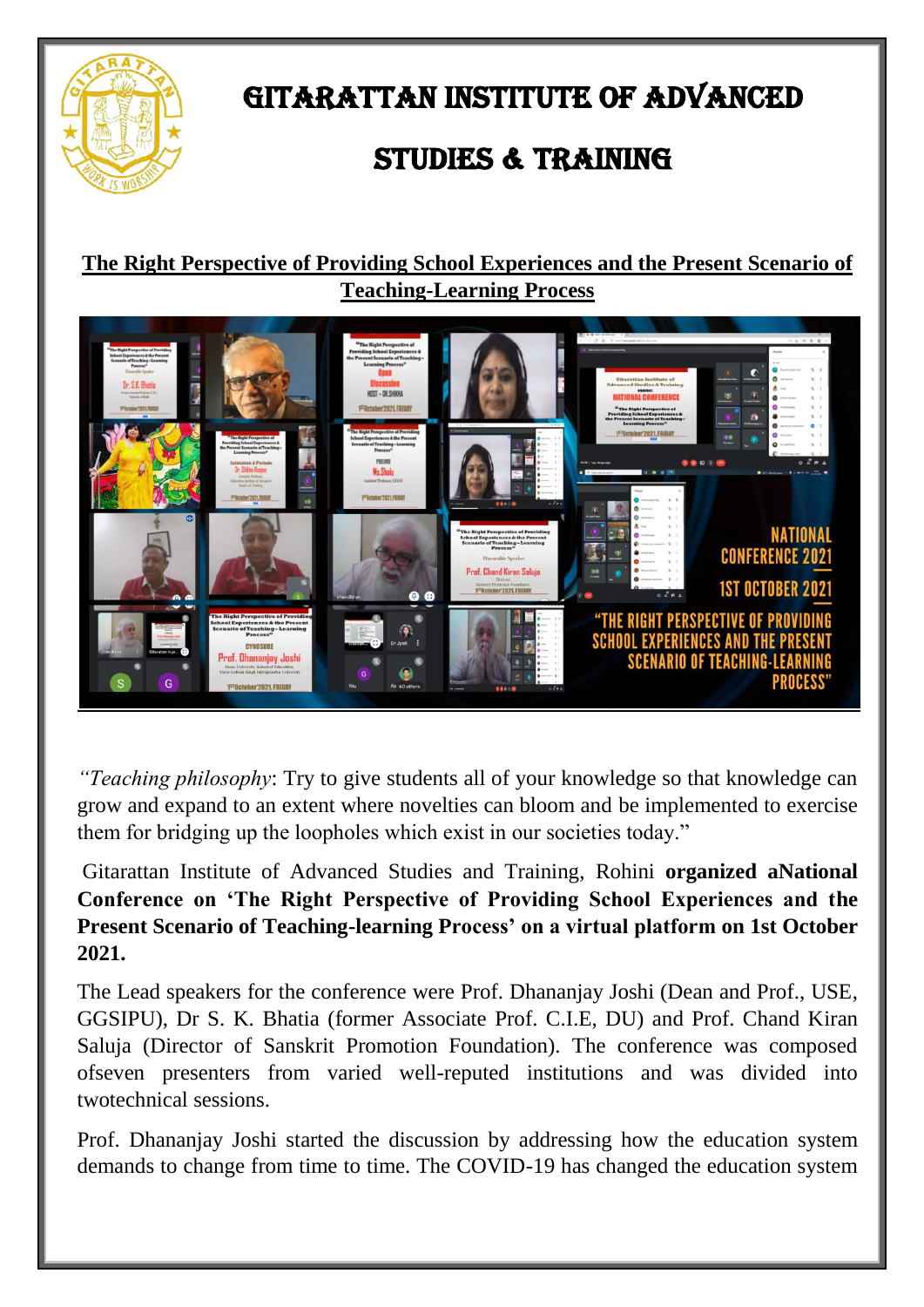

## GITARATTAN INSTITUTE OF ADVANCED STUDIES & TRAINING

dramatically with the teaching-learning process through digital platforms like Google Meet, Zoom, WebEx etc. This pandemic has been challenging for teachers as well as students, all over the world due to the reasons like lack of digitalized classrooms, their training and techniques, lack of resources, mainly- uninterrupted internet and gadgets and a total shift from offline to online classrooms. The School Internship Programmes have also suffered due to these issues as a child understands only 20% of the content given in the book and remaining 80%, he understands through the teaching skills and the body language which could be only possible in physical classrooms. Professor explained the nine components of teaching-learning given by UNESCO briefly and highlighted the fact that even during the pandemic, technology has proven itself to be a blessing in the education sector. The student-teachers are able to complete their internship programmes through simulated learning in an online environment. It is not only building the techsavvy teachers but also encouraging blended learning in classrooms. Blended learning is not only increasing the flexibility among teachers and learners but also being more engaging, effective and experiential for students.

This was followed by **first Technical Session** which was hosted by Dr. S.K. Bhatia. He discussed that teachers should encourage experiential learning rather than traditional methods of learning. He also highlighted Kolb's experiential learning theory which states how learning by doing is a continuous process where the student acquires knowledge from each new experience. It is a holistic approach as it emphasizes on how experiences including cognition, environment, past, emotions influence learning. The National Education Policy also aims to address the continuous and holistic approaches to learning.

There were three paper presentations in first technical session. Ms. Savita Sharma (Assistant Professor, Manav Rachna University, Haryana), Ms. Sonal Aggarwal (Assistant Professor Navyug Mahavidyalaya, U.P.) and Dr. Jyoti Tiwari (Army Institute of Education, U.P.) presented their studies on different topics like 'Making Sense of Virtual School Internship Program: A Case Study of Inter-Institutional Collaboration', 'Traditional Classrooms to Online Modes' and 'The Understanding of Action Research Topic in the Teaching of Social Science Subject of B.Ed Students'. After this, the platform was open for discussion for participants and audiences.

Prof. **Chand Kiran Saluja addressed the Technical Session II** of the National Conference. He discussed the National Policy on Education, 2020 and gave an insight into the present scenario of promoting quality education, rich talents and resources, life-